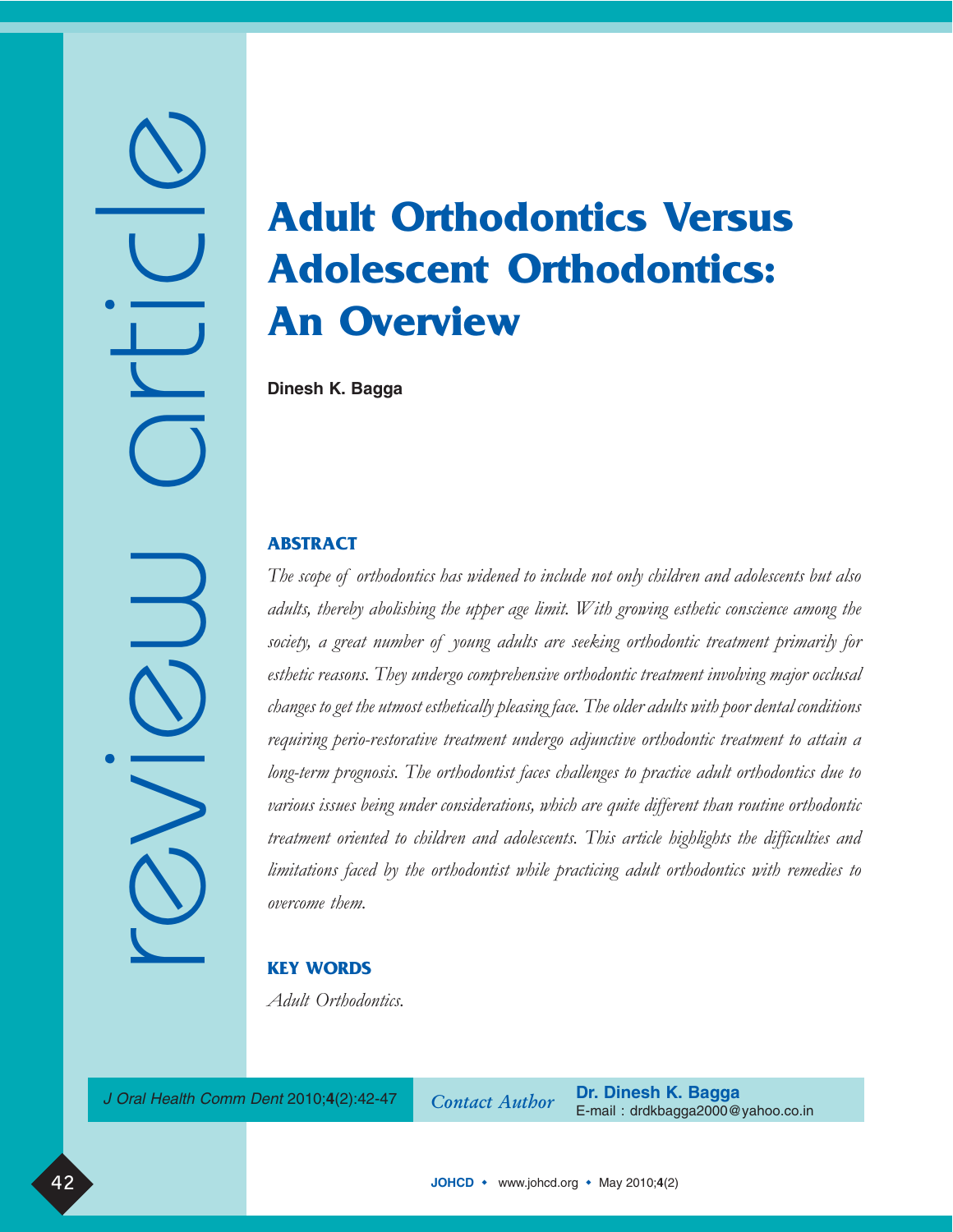#### INTRODUCTION

There is a rising influx of adult patients seeking<br>orthodontic treatment in the recent era. 20-25%<br>of orthodontic patients are reported to be adults<br>and this trend is likely to rise by leaps and bounds in the orthodontic treatment in the recent era. 20-25% of orthodontic patients are reported to be adults and this trend is likely to rise by leaps and bounds in the near future in view of society becoming more esthetic and health conscious. Hence, it is imperative to explore and understand various aspects of orthodontic treatment where adults need special considerations in contrast to adolescents. Adult orthodontics is basically same as adolescent orthodontics for tissue changes associated with tooth movement, stages of treatment and goal of treatment. But there are certain differences in several aspects namely psychosocial, biological and mechanical aspects where adults need special consideration for behavioral and clinical management (1). Adult patients require different treatment approach from adolescents.

## ISSUES TO BE CONSIDERED

Various factors must be given considerations, which demand special consideration for adults.

- Psychosocial factors
- Perio-restorative problems
- Age related considerations
	- Lack of growth potential
	- Aging of tissues
	- $\ddot{\bullet}$ Vulnerability to Root resorption
	- $\ddot{\bullet}$ Vulnerability to TMD

To take care of these important issues, adult orthodontics often requires interdisciplinary approach to deliver efficient treatment outcome involving many healthcare providers viz. Periodontist, Restorative Dentist, Prosthodontist, Endodontist, TMJ specialist, Oral & Maxillofacial Surgeon etc (2).

#### Psychosocial factors

It is important to understand expectations and attitude of adult patients in order to plan behavioral management before clinical management. Adult patients have high treatment expectations. They are more inquisitive about the detail of the treatment as treatment time, complexity of treatment, number of visits, likelihood of correction etc. They have been shown to have more discomfort from appliances. They are more co-operative in following the instructions from orthodontists such as elastic wear, hygiene maintenance, keeping their appointments etc but they don't commit to long-term treatment (3). In other words, adults demand best treatment results in a short time. Therefore, it is quite important to apprise these patients about the limitations & complexity of the treatment, increased treatment time & high relapse potential.

Adult patients may have hesitation in accepting visibility of orthodontic appliances. They may demand esthetic appliance e.g. esthetic brackets, lingual appliance, invisalign etc irrespective of their limitations (3).

# Perio-restorative problems and age related issues

These issues need special considerations in adult orthodontics.

## GOAL OF ORTHODONTIC TREATMENT

Though acceptable esthetics is an integral part of treatment goal at any age, but function, stability and health of dentition are given paramount importance in adults. Adult patients have many preexisting conditions that are usually not present in adolescent patients. Hence, additional treatment objectives are established at the outset of the treatment (1, 4).

Additional treatment objectives are determined to facilitate and improve effectiveness of periorestorative treatment by:

- Improving axial inclination of teeth, (to have sufficient bone between roots for good vascular supply and proper contact area);
- Achieving parallelism of abutment teeth (to minimize tooth cutting, axial loading & properly sized replacement for fabrication of prosthesis);
- Most favorable distribution of abutment teeth (to receive prosthesis for better stability);
- Uprighting and extrusion of posterior teeth with occlusal equilibration sometimes followed by endodontic treatment (to improve vertical osseous defects, axial loading and crown-root ratio);
- Forced extrusion of those teeth which get damaged upto one third of cervical line (to improve accessibility,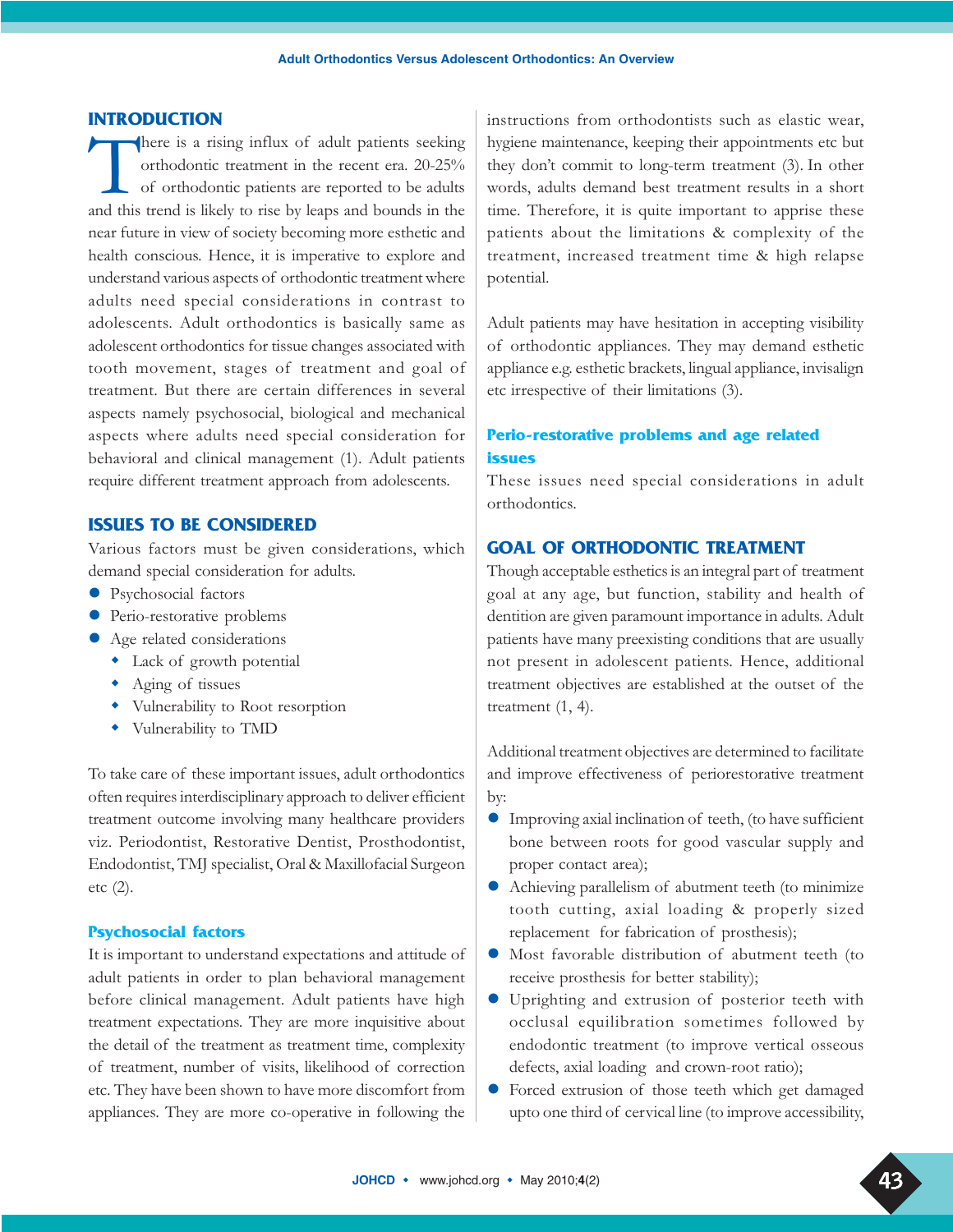increase biological width and provide better support at the margin of the prosthesis);

- To restore functional occlusion keeping in mind existing skeletal relationship rather than aiming for Andrew's six keys to normal occlusion;
- Achieving better lip support for flaccid & long upper lip by maintaining anterior teeth in slight procumbent position with correction of overjet by proclining & maintaining lower incisors in more procumbent position than normal position to avert wrinkles around the lips
- Restoring vertical dimension with bite plate before placing prosthesis in bite collapse and tooth mobility.

## TREATMENT MODALITIES AVAILABLE

Correction of skeletal anomaly involves either surgery or dental camouflage (extraction of tooth to allow rest of teeth getting accommodated and masking abnormal jaw relationship). Growth modification appliances are not opted for adults due to completion of growth in contrast to adolescents (5).

## CONSIDERATIONS REGARDING EXTRACTION

Extraction choice may be affected by periorestorative status of dentition or already extracted tooth complicating the treatment plan. Space closure may be difficult especially in molar region.

Old extraction site common in adults poses mechanical and biological challenges. Maintenance of closed spaces is very unpredictable (difficult to close and keep it closed) (6). Response of cortical bone to orthodontic force is significantly slow. It may need uprighting to open the space mesially to receive prosthesis rather than attempting space closure.

Uprighting of molars has several advantages: Correction of vertical osseous defect on mesial side

- Elimination of gingival folding and plaque retentive area on the mesial side
- Parallellism of abutment (less tooth cutting required and axial loading of prosthesis)
- Proper sized prosthesis

For extraction site created by loss of tooth due to

periodontal disease, it is better to move teeth away to restore it with prosthesis since normal bone formation may not occur if tooth is moved into the defect (7).

Existing occlusion is maintained when occlusal difficulties are not present. Lower incisor extraction is preferred over bicuspid extraction to relieve crowding. Proximal stripping (as 3 cornered spaces are more prevalent) and occlusal equilibration are frequently done procedures (3).

# CONSIDERATIONS REGARDING APPLIANCE PLACEMENT

While bonding, special considerations may be required due to presence of restorations such as porcelain and metallic surfaces (8).

All restorations must be properly polished and excess adhesive around orthodontic attachments should be removed. Strict oral hygiene procedures must be reinforced to clean various difficult areas. Stainless steel ligatures may be preferred to elastomeric modules for being less retentive to plaque and also causing less friction(9).

## BIOMECHANICAL CONSIDERATIONS

Adult bone is less reactive to mechanical forces (10). There is a greater risk of loss of attachment as well as marginal bone loss with mild gingival infections as compared to adolescents (11). Marginal bone loss and gingival recession are commonly present in adults (12). Affected occlusal function may show disuse dystrophy in their supporting bone (13). Loss of attachment leads to apical shift of centre of resistance thereby increasing distance from centre of resistance to point of force application in turn leading to increased tipping moment produced by the given force. Therefore greater countervailing moment is required to balance this greater tipping moment to translate periodontally compromised tooth (7, 14).

Forces between active & reactive units are balanced considering the number of teeth to be moved, anchorage available & direction/amount of movement.

Same force produces greater pressure in periodontally compromised tooth than that in a healthy tooth due to reduced periodontal tissue. Hence, the absolute magnitude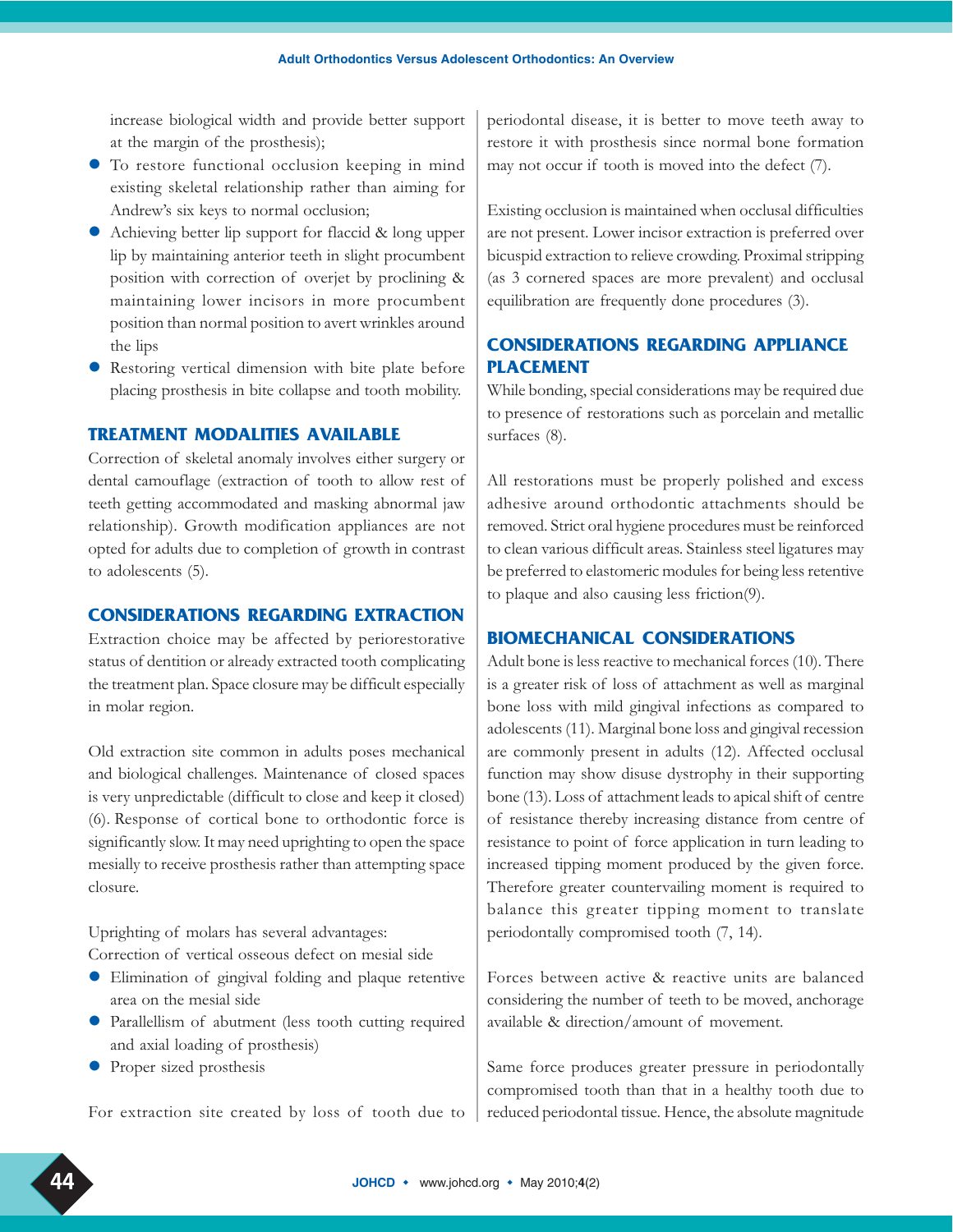of force should be reduced also due to other reasons such as delayed response (due to reduced cellular activity in adults) and risk of root resorption (due to dense cortical bone and decreased periodontal width) (14-17).

#### Considerations Regarding Tooth Movements

To correct deep bite in young patients, posterior extrusion is allowed because of compensation made by vertical growth. But overbite correction in adults should be carried out by intrusion of anterior teeth, not by extrusion of posterior teeth (1, 5, 7). This is because posterior extrusion would encroach in the freeway space due to lack of vertical growth stressing the TMJ muscles and result in downward and backward movement of the mandible, which thereby tend to relapse due to instability.

If individual tooth extrusion is required to level the associated vertical bone defect, the tooth should be occlusally equilibrated (4).

Palatal expansion is carefully done to avoid buccal tipping due to extrusion associated with it.

Intrusion leads to deepening of periodontal pockets in periodontally involved patients. It has been observed that in healthy patients, periodontal probing depth does not increase rather improves gingival position forming a tight epithelial cuff. Therefore intrusion should never be attempted without control of inflammation (7).

Most mechanotherapy has extrusive component. Retraction force has a larger extrusive force component if the marginal bone loss is most pronounced. Hence, light continuous intrusive force should be maintained during retraction (7).

In adult patients segmented arch mechanics (a stable anchor unit by several teeth rigidly connected to create functional equivalent of a single large multirooted anchor tooth) is preferred for intrusion. Light force is required for adults with periodontally compromised status due to less periodontal area for force distribution. Mechanotherapy for intrusion is same for adults & adolescents.

- Burstone type depressing arches
- Rickett's utility arches

Both have long span from stabilized posterior segments to anterior area but Burstone type depressing arches are preferred in adults due to more flexibility and thereby delivering light force (7).

#### Considerations Regarding Anchorage

Anchorage may be affected by poor periorestorative status and missing teeth (18). Headgears may not be acceptable to an adult due to esthetic reasons. Hence intraoral anchorage devices such as posterior stabilizing segments (using lingual arches and buccal stabilizing wires) and controlled forces are used. Two step space closure with frictionless mechanics can be used to reduce strain on anchorage (frequent appointments may be needed for the control of cuspid retraction) (7). Microimplants can also be used to avoid dependence on teeth for anchorage (19).

# CONSIDERATIONS REGARDING VULNERABILITY TO ROOT RESORPTION

Adult patients must be informed about the risk of root resorption and thoroughly evaluated for the susceptibility to root resorption (1, 5, 10, 17, 20). All measures should be taken to manage root resorption.

Patients should be evaluated for any sign of root resorption at the outset of the treatment (family history, habits, prolonged treatment time, long and narrow root forms, h/o trauma etc.). If no sign of root resorption exists at the start of orthodontic treatment, it is further evaluated after 6-9 months of treatment using IOPA radiographs. On discovering any sign at the outset, root resorption needs to be evaluated with radiographs every 3 months thereon. On discovering any sign mid-treatment, all forces should be withdrawn for about 8 weeks. Orthodontic treatment can be resumed after cessation of root resorption. Up to 1/3rd of root length loss does not hinder with the function significantly (1). If it does not stop with the best of the efforts (use of light and intermittent forces, avoidance of jiggling forces, intrusion with special precautions), orthodontic treatment may need to be abandoned. If root resorption still continues, sequential root canal treatment should be done initially with calcium hydroxide followed by gutta-percha only after root resorption ceases (20).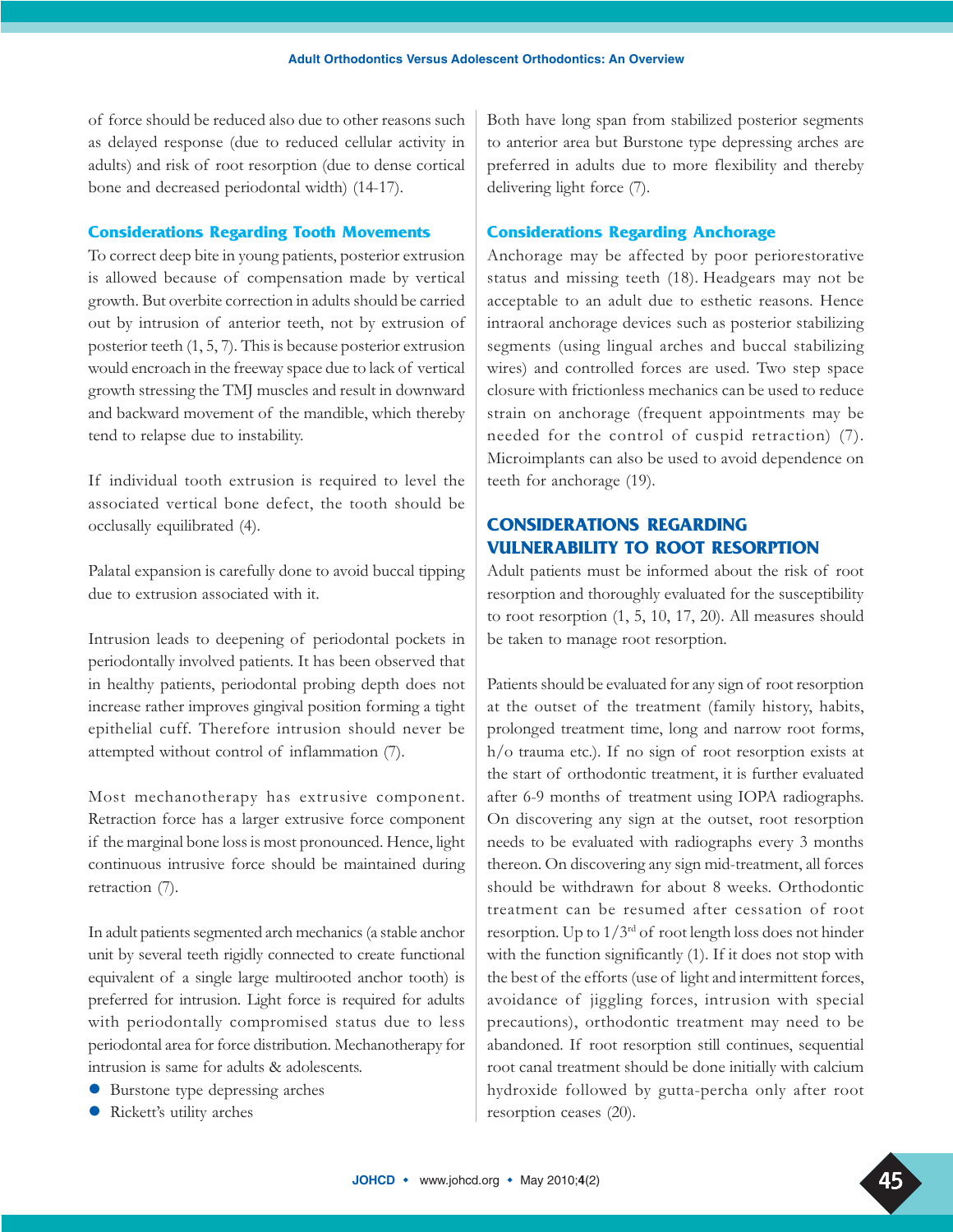# CONSIDERATIONS REGARDING VULNERABILITY TO TMD

There is a higher risk of developing TMD in adults than adolescents, which may not be related to orthodontic treatment. Hence, adult patients need a thorough check up for the signs of TMD before initiation of orthodontic treatment.

Adult patients may seek orthodontic treatment due to TMD. They need to be explained about the risk of developing TMD not necessarily related to orthodontic treatment and limitations of orthodontic treatment in the management of TMD (7, 21).

# CONSIDERATIONS REGARDING TREATMENT TIME

Tissue remodeling associated with tooth movement is slow leading to slow rate of tooth movement making the treatment time longer (22, 23). Activation in adults usually in 50's and onwards is required to be done after longer period i.e. 3-6 weeks as against 2-4 weeks required in adolescents. Initiation of tooth movement takes longer time as compared to adolescents. The delayed response to mechanical stimulus, is suggested to be caused by insufficient source of preosteoblasts as a result of reduced vascularization with increasing age (24). After delayed initial tissue reaction, rate of tooth movement in adults is not that much different as compared to that in adolescents. Total treatment time can be made at par or a little longer in adults if good cooperation is achieved from an adult patient, which makes up for initial slower tooth movement (25).

# CONSIDERATIONS REGARDING FINAL DETAILING AND RETENTION

Final finishing is done with archwires & then stabilized with immediately placed retainers. Positioners are less often indicated as finishing devices especially for adults with moderate to severe bone loss (7). Eventual detailing of occlusal relationships is done in adults by equilibration, tooth reshaping, incisal edge equilibration and also marginal ridge reduction as frequently done procedures (3, 7). Healthy adults end up with stable occlusion. High relapse tendency is reported in adults in contrast to adolescents (1, 3, 5, 7, 10). So, prolonged retention is

required due to reduced cellular activity along with increase in lag time for tissue remodelling in adult patients (3, 10). Periodontally compromised patients may need permanent retention (26, 27).

Traditional orthodontic retainer (to allow each tooth to move independently) is not indicated in adults with significant periodontal bone loss & mobile teeth. Splinting may be required either short term being occlusal splint, wraparound retainer, a suckdown plastic wafer or long term using cast restorations (7).

## **CONCLUSION**

An individualized appropriate treatment plan needs to be formulated for an adult patient on the basis of careful evaluation of a complex interaction of various biological, psychosocial and mechanical factors.

#### **REFERENCES**

- 1. Vanarsdall RL, Musich DR. Adult orthodontics: Diagnosis and treatment. In: Graber TM, Vanarsdall RL, Vig KWL (eds). Orthodontics: Current principles and techniques. 4<sup>th</sup> edition, St Louis: Mosby, 2005: 937-992.
- 2. Kalia S, Melsen B. Interdisciplinary approaches to adult orthodontic care. J Orthod 2001; 28(3): 191-196.
- 3. Sheridan JJ. The reader's corner. J Clin Orthod 2005; 39(4): 219- 223.
- 4. Kokich V. The role of orthodontics as an adjunct to periodontal therapy, In: Newman MG, Takei HH, Carranza FA, eds. Clinical periodontology, 9<sup>th</sup> edn, Philadelphia, WB Saunders Co. 2002:704-718.
- 5. Bishara SE: Textbook of orthodontics. WB Saunders Co. 2001: 494-531.
- 6. Hom BM, Turley PK. Effects of space closure of the mandibular first molar area in adults. Am J Orthod Dentofac Orthop 1984; 105: 25-34.
- 7. Proffit WR, Fields HW, Sarver DM. Contemporary Orthodontics. 4th Ed, St Louis, Mosby. 2007: 635-685.
- 8. Zachrisson BU, Buyukyilmaz T. Recent advances in bonding to gold, amalgam and porcelain. J Clin Orthod 1993; 27: 661-675.
- 9. Forsberg CM, Brattstrom V, Malmberg E, Nord CE. Ligature wires and elastomeric rings: two methods of ligation and their association with microbial colonization of Streptococcus mutans and Lactobacilli. Eur J Orthod 1991; 13: 416-420.
- 10. Melsen B. Limitations in adult orthodontics. In: Melsen B (ed). Current controversies in orthodontics. Quintessence Publishing Co. 1991: 147-180.
- 11. Boyd RL, Leggott PQ, Quinn RS, et al. Periodontal implications of orthodontic treatment in adults with reduced or normal periodontal tissues versus those of adolescents. Am J Orthod Dentofacial Orthop 1989; 96: 191-198.
- 12. Shei O, Waerhaug J, Lovdal A, Arnulf A. Alveolar bone loss as related to oral hygiene and age. J Periodontol 1959; 26: 7-16.